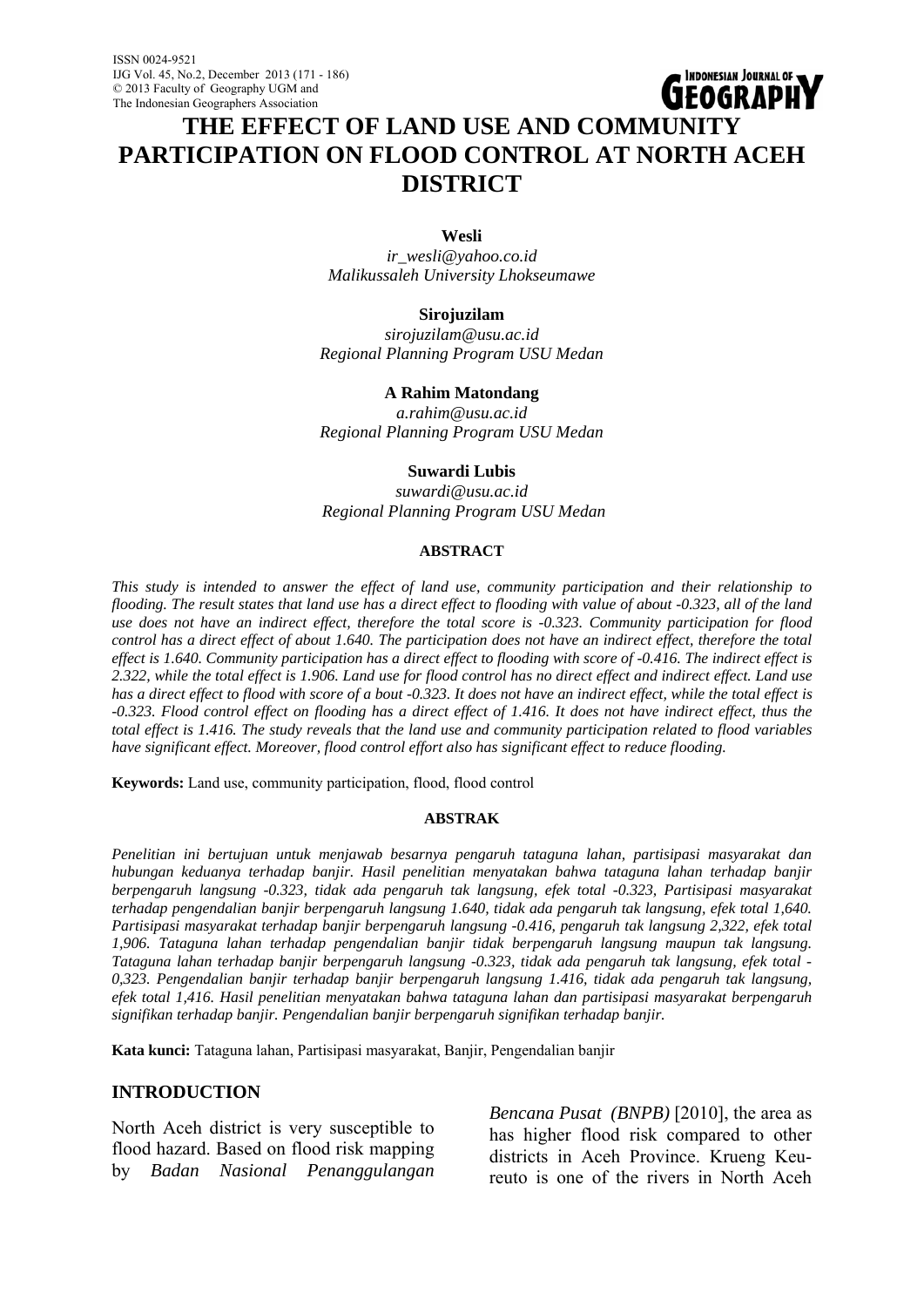which is currently not able to accommodate the flowing water from the upstream. Economic losses due to the flooding in the area are estimated to about Rp 60-70 billion per year [*Bappeda Aceh Utara*, 2011]. High frequency of flooding mainly occurs in sub Matangkuli, Lhoksukon, Baktiya, Tanah Pasir and Baktiya Barat. The flood inundation are ranged from 7 -15 days and with the water level of about 60-100 cm. Changes in catchment hydrologic conditions also occurred in addition to high rainfall intensity. These changes are generated due to uncontrolled deforestation and inappropriate land use, especially by regarding to its function. Besides spatial planning by the local governments, there is still no regulation (*Perda/Qanun*) functioned as a legal basis for land use management. The land use changes in the study area therefore are not planned and become main contributor to the flooding.

Land use can affect flooding especially due to its function as water storage. According to *Chow et al.,* [1988], type of land use and land cover will affect runoff coefficient. Runoff coefficient is one of the variables that affect flooding in addition to rainfall and catchment area. According to *He-Fei* [2006], Changes in land use, especially increasing urban land use will lead to higher river flow, and makes the risk flooding is also increasing.

Land use of the district based on reports from North Aceh in Figures (2011) are mainly used for rice field 40.905 Ha (12.41%), building 34,848 Ha (10.57%), cropland 37,702 Ha (11.44%), dry farming area 21,155 Ha (6.42%), grassland 4,497 Ha (1.36%), Land that is not cultivated 10,395 Ha (3.15%), community forest 36,552 Ha, state forest 46,394 Ha (14.07%), plantation 54,764 Ha (16.61%), Other land use 28,689 Ha (8.70%), fishpond 8,591 Ha (2.61%), pond 639 Ha (0.- 19%), and swamp 4,555 Ha (1.38%). Land use conditions in North Aceh changes from year to year, as shown in Table 1, indicates that the flood discharge will be in accordance with the land use changes.

In the beginning of 2012 to August 2012 there were 6 times of flood inundation, with the average of 50 to 100 cm. There were inundations for 4 times in Matangkuli, 3 times in Lhoksukon, 3 times in Baktiya, and 2 times in Baktiya Barat. The cause is mainly due to the capacity of the river to flow the water which is much smaller than the magnitude the discharge. Additionally, meanders in Krueng Keureuto River produce a relatively low flow rate to drain the flood. In terms of land use, the flooding also partly caused by changes of forest into agricultural land and housing. This condition causing the absorption of rain into the ground (infiltration) becomes smaller, and in return the runoff becomes greater. Flood mitigation by local government generally conducted through structural approach. The result is still inadequate when compared with the increasing flooding problem which generally require large budget. This condition is in contrast with local government ability of to provide those measures since the local governments have to build various aspects, not only flood control infrastructures. An effort to reduce flooding through non-structural aspects from spatial planning through optimal land use regulation and community participation is required. These efforts can help reduce the impact of flooding. Discharge of an area is affected by the runoff coefficient, rainfall intensity, and cacthment area. Runoff coefficient depends on the type of land use or land cover affecting infiltration into the soil. Rainfall intensity is the amount of rainfall over an area. Catchment area is an area that will drain the water. If the discharge area of the existing channels is streamed by either river or drainage channel, there will be runoff that causes flooding. Flood problem can only be reduced, so that the impact can be minimized. Thus, in principle, the problem of flooding can not be removed or eliminated altogether. It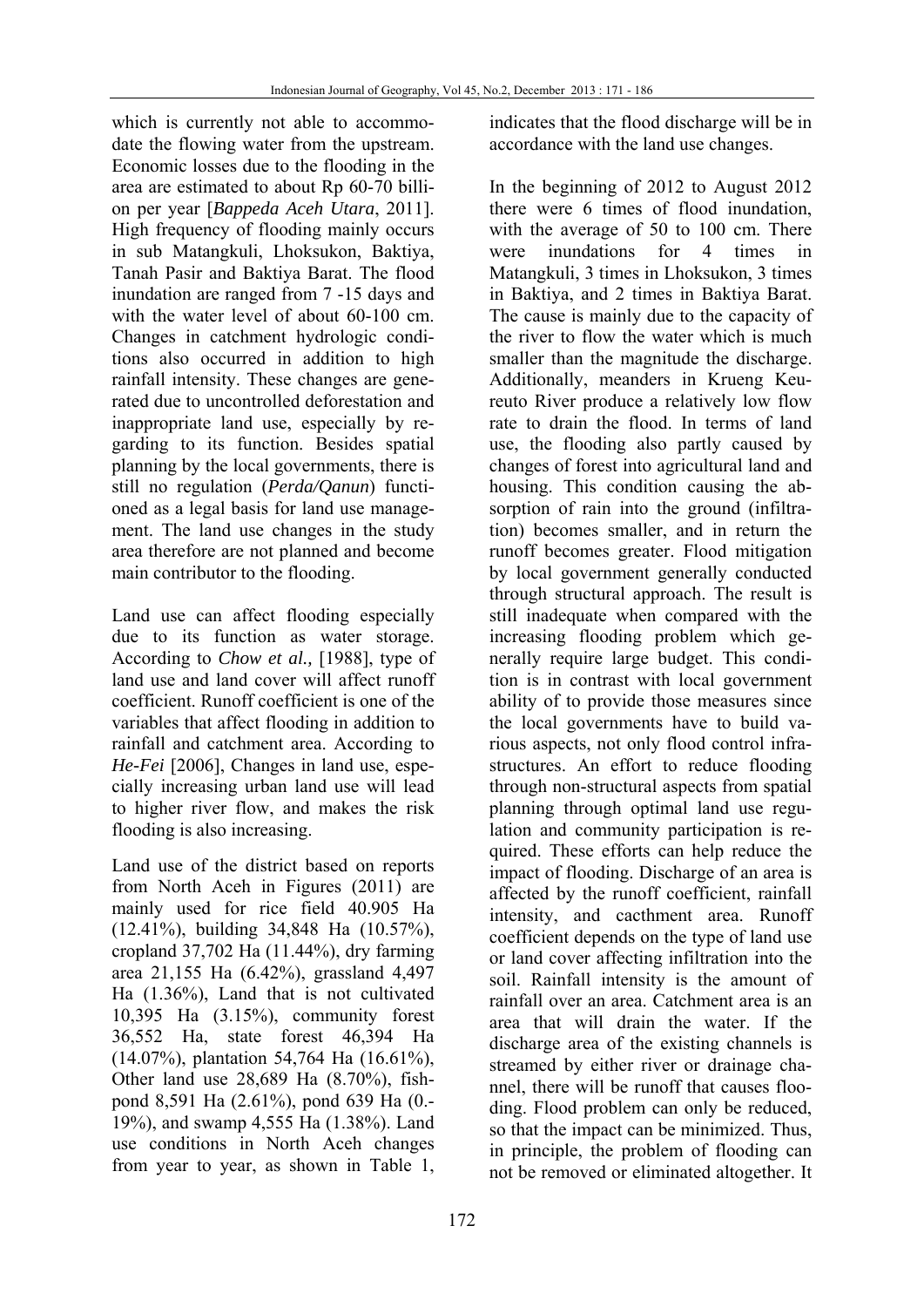requires the responsibility of multi stakeholders for monitoring and controling through provision of facilities and infrastructures, so that negative impacts can be reduced as much as possible.

An integrated regional planning is required in solving problem related flood hazard. Regional planning that is more focused on economic development planning will go hand in hand with the implementation of community planning and participatory planning. Thus the planning is based on applications of scientific methods in making public policy and attempts to link scientific and technical knowledge into actions inside the community domain to achieve higher social welfare [*Sirojuzilam*, 2010]. Formulation of the reseach problem in this study is based on the contradiction of the requirements for regional development and the effort to minimize the discharge during high-intensity rainfall. To overcome this problem, land use planning optimization is required so that both of them can be linked to reduce flooding. Besides, an effort in community participation is necessary as one of the input to stakeholders, especially in conducting preventive measures against floods and community involvement in water resources management. The objectives of this research is to explore the effect of land use and community participation on flooding in North Aceh, and measures its effect as a flood control efforts through non-structural approach in regulating land use and to increase community participation, either individually or in groups that can bring recommendations for local governments in implementing regional development.

Hypothesis of the research are:

- 1. Land use change has a negative impact and is significant to flooding
- 2. Community participation has a negative impact and is significant to flooding
- 3. Land use and community participation have a negative impact and are significant to flooding
- 4. Community participation has a positive impact and is significant to flood control
- 5. Community participation and flood control have a negative impact andare significant to flood
- 6. Flood control has a negative impact and is significant to flooding

| No           | Land Use                                                 | 2010                     | 2009    | 2008    | 2007    | 2006    | 2005    |
|--------------|----------------------------------------------------------|--------------------------|---------|---------|---------|---------|---------|
| 1.           | Rice field                                               | 40.905                   | 40.711  | 40.024  | 39.773  | 39.748  | 39.748  |
| 2.           | <b>Building</b>                                          | 34.848                   | 31.896  | 40.518  | 34.753  | 35.258  | 35.258  |
| 3.           | Cropland                                                 | 37.702                   | 38.386  | 36.459  | 38.838  | 40.151  | 42.589  |
| 4.           | Dry farming                                              | 21.155                   | 21.576  | 25.768  | 30.142  | 31.427  | 31.033  |
| 5.           | Grassland                                                | 4.497                    | 4.497   | 5.712   | 7.862   | 7.662   | 7.657   |
| 6.           | Not cultivated                                           | 10.395                   | 10.395  | 9.163   | 12.713  | 13.753  | 13.897  |
| 7.           | Community forest                                         | 36.552                   | 35.512  | 40.771  | 34.738  | 34.481  | 33.225  |
| 8.           | State forest                                             | 46.394                   | 49.346  | 51.129  | 58.275  | 64.295  | 64.250  |
| 9.           | Plantation                                               | 54.764                   | 55.153  | 50.116  | 43.537  | 37.534  | 38.444  |
| 10.          | Other land                                               | 28.689                   | 27.694  | 16.446  | 15.625  | 12.097  | 10.511  |
| 11.          | Fishpond                                                 | 8.591                    | 9.290   | 9.456   | 9.540   | 9.624   | 9.624   |
| 12.          | Pond                                                     | 639                      | 675     | 714     | 748     | 782     | 782     |
| 13.          | Swamp                                                    | 4.555                    | 4.555   | 3.410   | 3.142   | 3.142   | 2.668   |
| $\mathbf{r}$ | Total<br>$\sim$ $\sim$<br>$\mathbf{r}$<br><b>AT 11 A</b> | 329.686<br><b>FAA111</b> | 329.686 | 329.686 | 329.686 | 329.954 | 329.686 |

Table 1. Land use Changes at Aceh Utara

Reference: North Aceh in Figures [2011]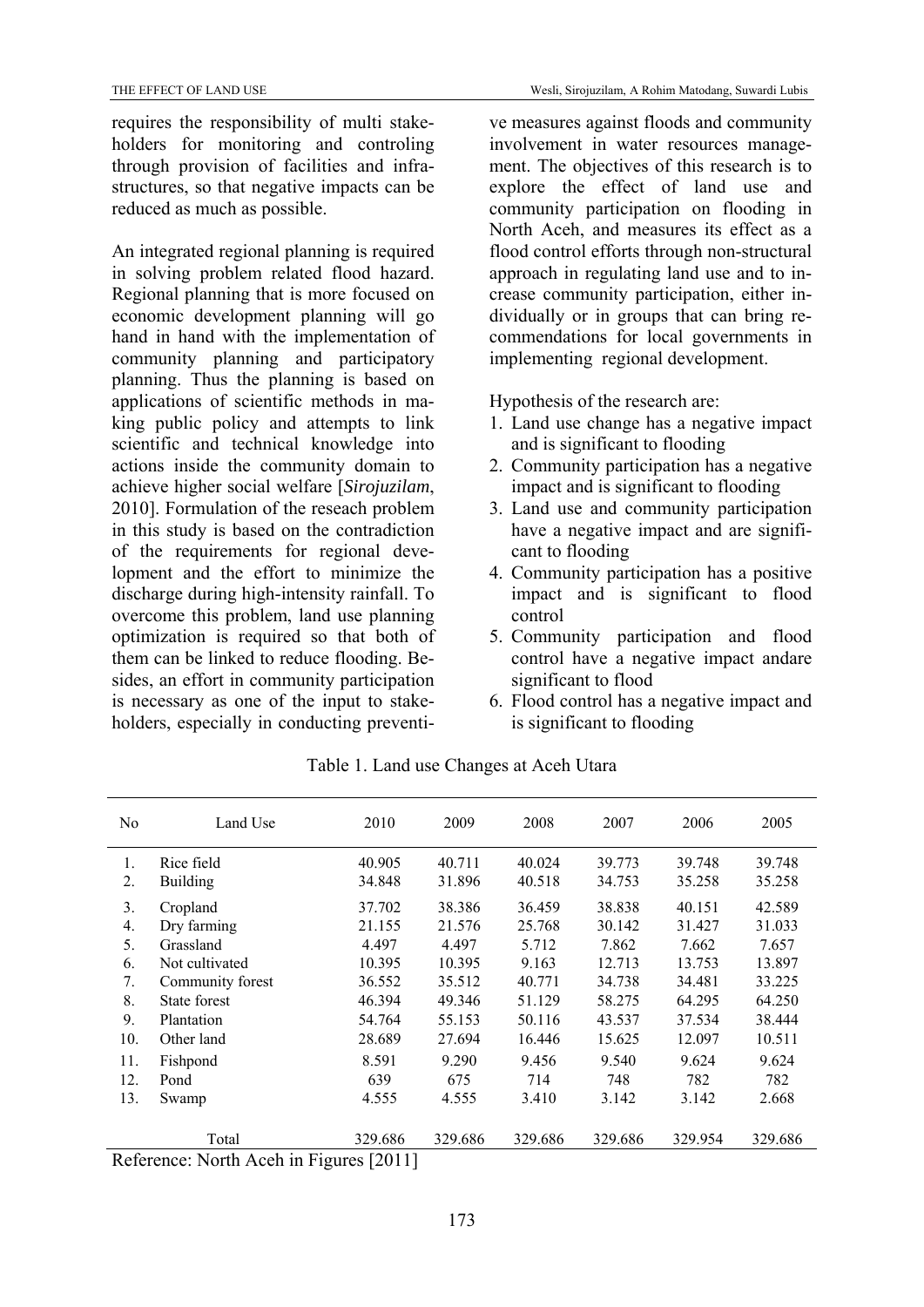## **THE METHODS**

Very complex relationship found from varius factors that generate flooding since it involves natural phenomena that often beyond human control. Various types of physical and non-physical mitigation efforts, either alone or combined only serves to suppress or minimize the magnitude of the flooding damage. Therefore, it can not eliminate the problem completely or freeing floodplain from flooding absolutely. Approach to overcome flooding problem with structural mitigation are still required, but must be supported with a non-structural approach in an integrated manner to reduce the impact.

This study merges two variables of land use and community participation combined with civil engineering based research using river conditions, channel and hydrology of the region to compare each variable. The variables are integrated in a formulated model, which is comprehensively countermeasures one to other. Empirical data are used to analyze the civil engineering based data, and the observed variables are integrated to both empirical data. The data is analyzed based on latent variables (unobserved) through questionnaire. The analysis is conducted using structural equation model (*SEM*) in Amos software. Technical empirical data become the basis for determining the extent of forest which then compared with public perception. This study aims to identify the effect of land use and community participation to flooding. The results are expected to minimize the impact of floods, which can be done by preparing a variety of strategies, especially structural approach synergized with nonstructural approach. It therefore can provide an opportunity to community participation, so that optimal results are obtained.

Based on above description, the reduction in structural approach has a tendency towards required high costs. It is in contrast with local government budget that are constraints on those aspects. It therefore needs to be done through non-structural strategies involving community approach by relying on the concept of social capital which focusing on trust, networking and social institutions.

This study uses latent variables (unobserved) consists of latent exogenous variables as independent variables and endogenous latent variables as dependent variable. The independent variables are namely land use and community participation. Each variable is measured through indicators manifest with the notation x. Endogenous latent variables as the dependent variable are namely floods and flood control. Each variables measured through indicators manifest variables y. The conceptual framework can be described as shown in Figure 1, where  $x_{11}$  is the land area,  $x_{12}$  is land conversion,  $x_{13}$  is land regulation (Qanun),  $x_{14}$  is illegal logging,  $x_{21}$  is participation of maintained infrastructure,  $x_{22}$  is money participation,  $x_{23}$  is participation in planning,  $x_{24}$  is participation in the implementation,  $y_{11}$  is water level inundation,  $y_{12}$  is duration of flood,  $y_{13}$  is coverage of flood,  $y_{14}$  is loss rate,  $y_{21}$  is floodplain management,  $y_{22}$  is institution coordination,  $y_{23}$  is disaster flooding and  $y_{24}$  is infrastructure maintenance.

Data were analyzed using SEM (structural equation model) in *AMOS* software. *Wijaya* [2009] stated that *SEM* analysis requires samples at least 5 times the number of indicator variables. Maximum likelihood estimation techniques require samples ranged 100-200 samples. Another opinion suggests that the maximum likelihood estimation technique is effective for 150- 400 samples. To obtain high precision analysis, sample is taken proportionaly, consisted of 355 people and 15 sample groups (Tuha Peut, Tuha Lapan, and other villages respectively). For single person, 5 districts accounted for 15 people, so the total sample is 370 people. In addition, 30 samples were taken as informants from the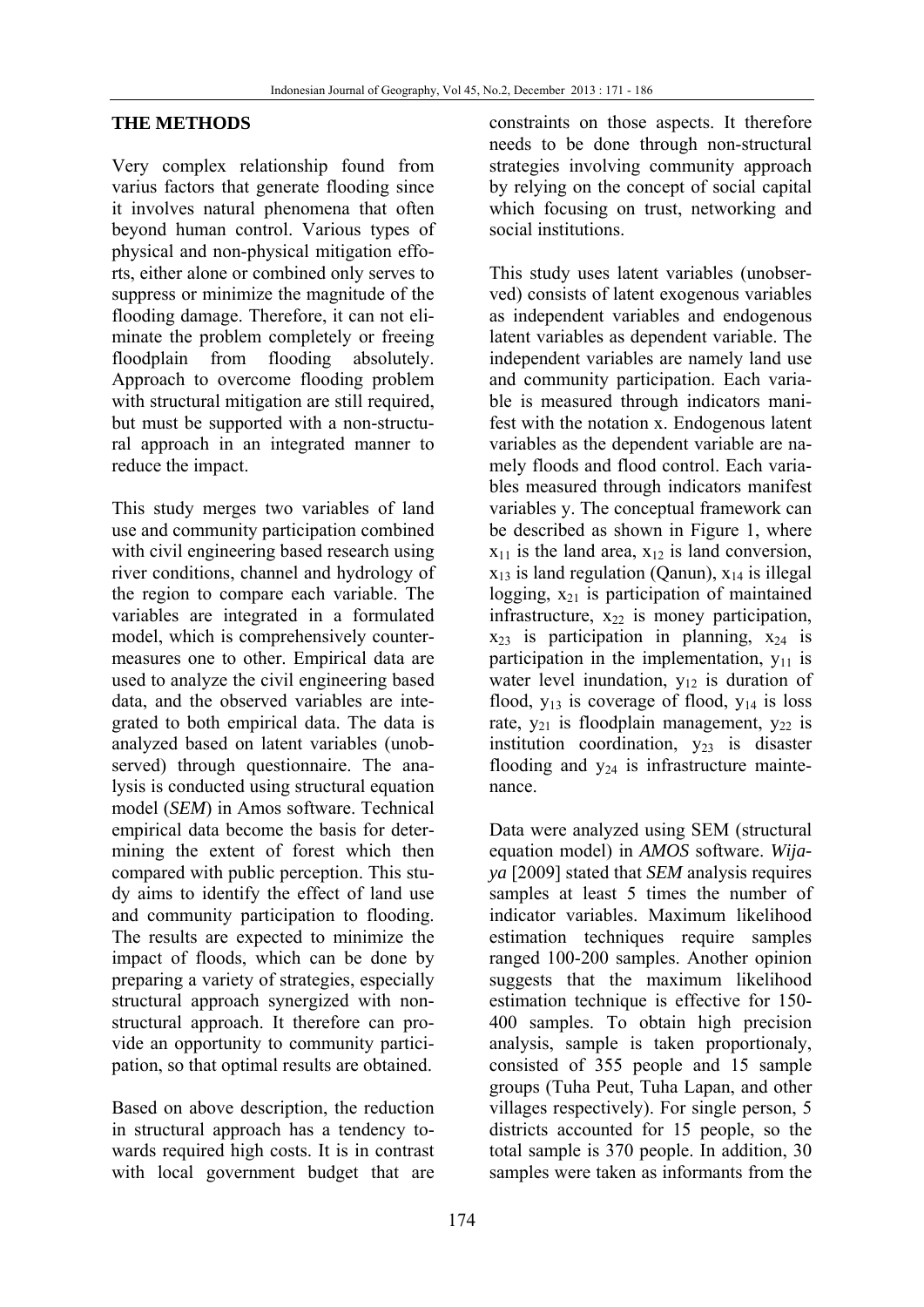government officials involved in flood management problem (*Bappeda, Dinas Pengairan,* and *Badan Penanggulangan Bencana Daerah*/*BPBD*). Ten people were selected for each institution so the number is 30 samples. Information from the institution will be used as additional information on institution perceptual aspects. Hydrologic data used are rainfall, river hydraulic, climatology and land use. An analysis of the ability of rivers and channels to flow the water is also conducted. The analysis results are later used as a comparison against the questionnaire analysis.

Necessary technical data, public perception both individually and in community institutions, perceptions of government officials who have responsibility for the management of water resources were used as informants. The data is required in accordance with the characteristics of the data:

- a. Primary data, data collection was done by field observations, through questionnaires and searched documentation
- b. Secondary data, data collection was done through compilation of relevant agencies in accordance with the requirements of data



Figure 1. Conceptual Framework Research

Hydrologic analysis is conducted based on data taken from Badan Meteorologi, Klimatologi, dan Geofisika (*BMKG*) Lhokseumawe. Based on the history of rainfall data for 10 years, the maximum discharge capacity will be compared with capacity of the river catchment. Moreover, the discharge runoff that causes flooding will be known. Data analysis was performed with rational methods based on the land use change data. The analysis ran for each year so that the condition of land use for all of the year can be known. It is subsequently assumed that the discharge area can reduce flooding based linear programming optimization, which intended to obtain proper land use according to plaaned discharge area. Besides, the analysis was also used to convert buffer land water indicator (public & private forestry and cropland) in the questionnaire to facilitate the respondents in answering open-ended questions. Analysis is performed by calculating the discharge based on rainfall history by calculating the percentage of water in the buffer lands, existing land use conditions, and the discharge that occurs. The river capacity to flow the water called the balanced condition was then calculated. Calculation was then taken to identify the percentage of land area to reach the balance. The balance obtained under a condition that the amount of discharges that occurs is at or near the river capacity to flowing the water. Questionnaire data were used to the respondents, either individually or in community institutions. The questionnaire conducted to formulate a model that resembles existing conditions by testing its validity and reliability. The perception of the government institutions is used as additional information that will be compared with the results of the respondent data analysis using Structural Equation Modeling (*SEM*). The analysis is conducted based on the hypotheses that have been formulated. Path diagram in Structural Equation Modeling is used to describe the specification of the model more clearly and easily as well as describing the path diagram equations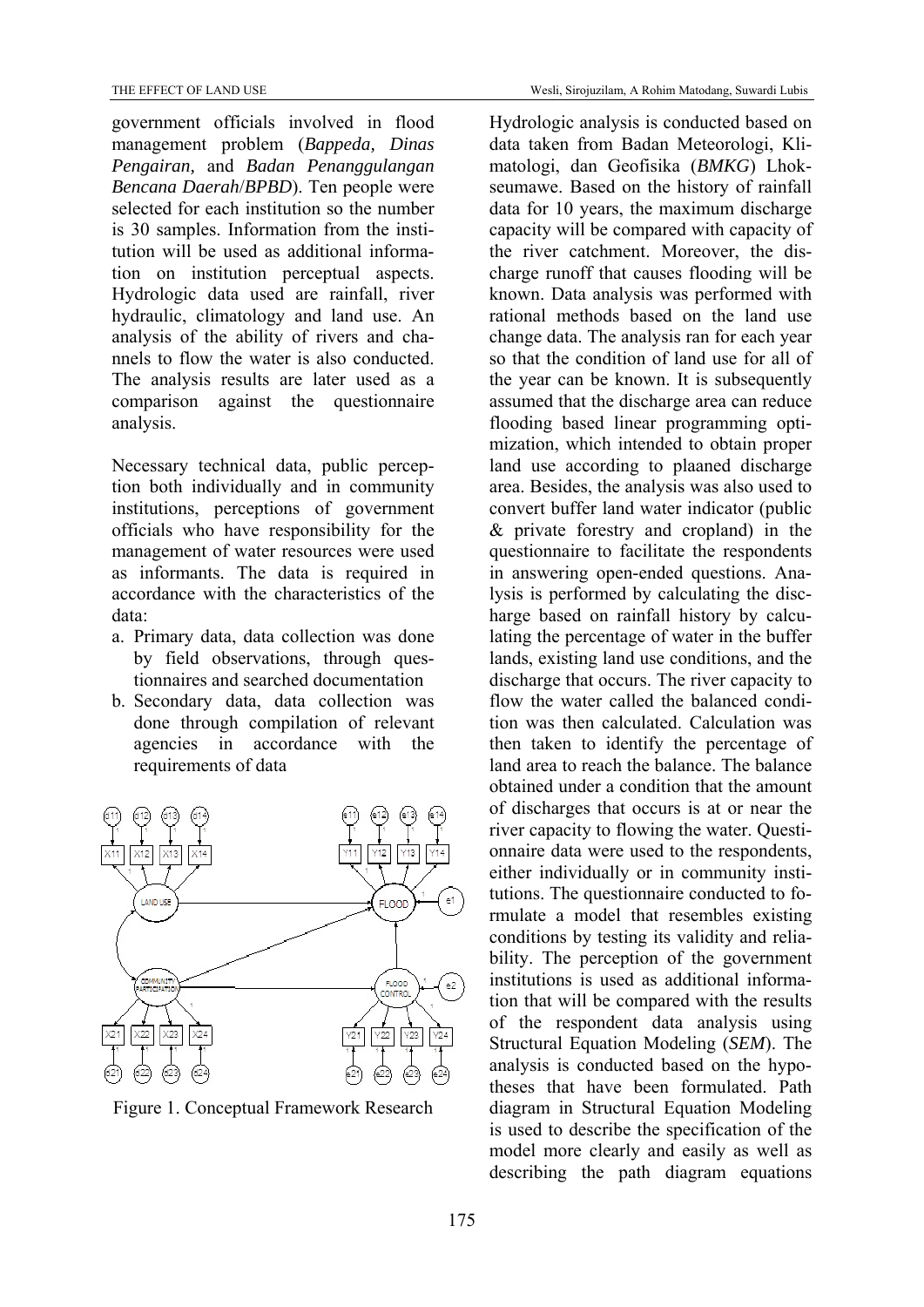appropriately. Relationships among the model outlined in the structural equation model and measurement model. Variables in Structural Equation Modeling consist of latent variables as an abstract concept that can only be observed indirectly and imperfectly through its effect on the observed variables. Latent variables distinguished the exogenous and endogenous variables. Exogenous variables equivalent to the independent variable, while the equivalent endogenous variables with the dependent variable. Observed variables or measured variable is the variable that can be observed or measured empirically and is often referred as an indicator. This variable is a measure of the effects or latent variables.

## **RESULT AND DISCUSSION**

According to *Chow et al.,* [1988] land use is directly proportional to flooding. Land use is converted through runoff coefficient whose magnitude depends on the type of land use. The result of the calculation indicates that the existing land use produce flood discharge  $1686.16 \text{ m}^3/\text{sec}$  based on rational methods, while the capacity of the river catchment and drainage based on the hydraulic channel is  $946.74 \text{ m}^3/\text{sec}$ . This case illustrates that the Krueng Keureuto River in this condition is no longer able to drain so that the flood will occur. Discharge runoff of  $139.42 \text{ m}^3/\text{sec}$  is shown in Table 2.

To get a balanced condition between land use 42% of the area is required. Table 3 illustrates the condition that the discharge will be balanced.

## **Goodness of Fit Test**

Conformance testing of the used to test how well the level of goodness of fit of the research model. Based on the test results shown in Table 4, it can be seen that all of the existing criteria are in good condition. It can be said that the overall research model has a good level of goodness of fit. Measurement result of goodness-of-fit test indicates that the model proposed in this study can be accepted. It can be seen from the Chi Square and probability value of 112.882 and 0.161 respectively. The value explains that the overall fit of the model can be said to be moderate. However, the analysis can still be conducted, because the size of a model is not only seen from the probability value, but also seen from other fitting criteria, for example *GFI*, *AGFI*, *CFI*, *TLI*, and *RMSEA* [*Kusnendi*, 2008].

|     |                                     |              | <b>EXISTING CONDITION</b> |          |                       |         |       |                  |           |
|-----|-------------------------------------|--------------|---------------------------|----------|-----------------------|---------|-------|------------------|-----------|
| No  | <b>LAND USE</b>                     | Land<br>Area | $\frac{0}{0}$             | Rainfall | runoff<br>coefficient | Avarage | Debit | Debit<br>Optimum | Deviation |
| 1.  | Rice field                          | 1.147        | 19,65                     |          | 0,40                  | 459     |       |                  |           |
| 2.  | <b>Building</b>                     | 1.145        | 19,62                     |          | 0,70                  | 802     |       |                  |           |
| 3.  | Cropland                            | 566          | 9,70                      |          | 0,55                  | 312     |       |                  |           |
| 4.  | Dry farming                         | 135          | 2,31                      |          | 0,60                  | 81      |       |                  |           |
| 5.  | Grassland                           | 84           | 1,44                      |          | 0,40                  | 34      |       |                  |           |
| 6.  | Not cultivated                      | 199          | 3,41                      |          | 0,70                  | 139     |       |                  |           |
| 7.  | Community forest                    | 713          | 12,22                     | 8,80     | 0,30                  | 214     | 118   | 109,44           |           |
| 8.  | State forest                        | 117          | 2,01                      |          | 0,30                  | 35      |       |                  | 8,17      |
| 9.  | Plantation                          | 996          | 17,06                     |          | 0,30                  | 299     |       |                  |           |
| 10. | Other land                          | 288          | 4,93                      |          | 0,65                  | 187     |       |                  |           |
| 11. | Fishpond                            | 302          | 5,18                      |          | 0,55                  | 166     |       |                  |           |
| 12. | Pond                                | 13           | 0,21                      |          | 0,55                  | 7       |       |                  |           |
| 13. | Swamp                               | 131          | 2,25                      |          | 0,55                  | 72      |       |                  |           |
|     | Total                               | 5.837        | 100                       |          |                       | 2.806   |       |                  |           |
|     | Area runoff coefficient             |              |                           |          |                       | 0,48    |       |                  |           |
|     | Comparison of the land area of Area |              |                           |          | 31%                   |         |       |                  |           |

Table 2. Comparison of Land Area Against Discharge Runoff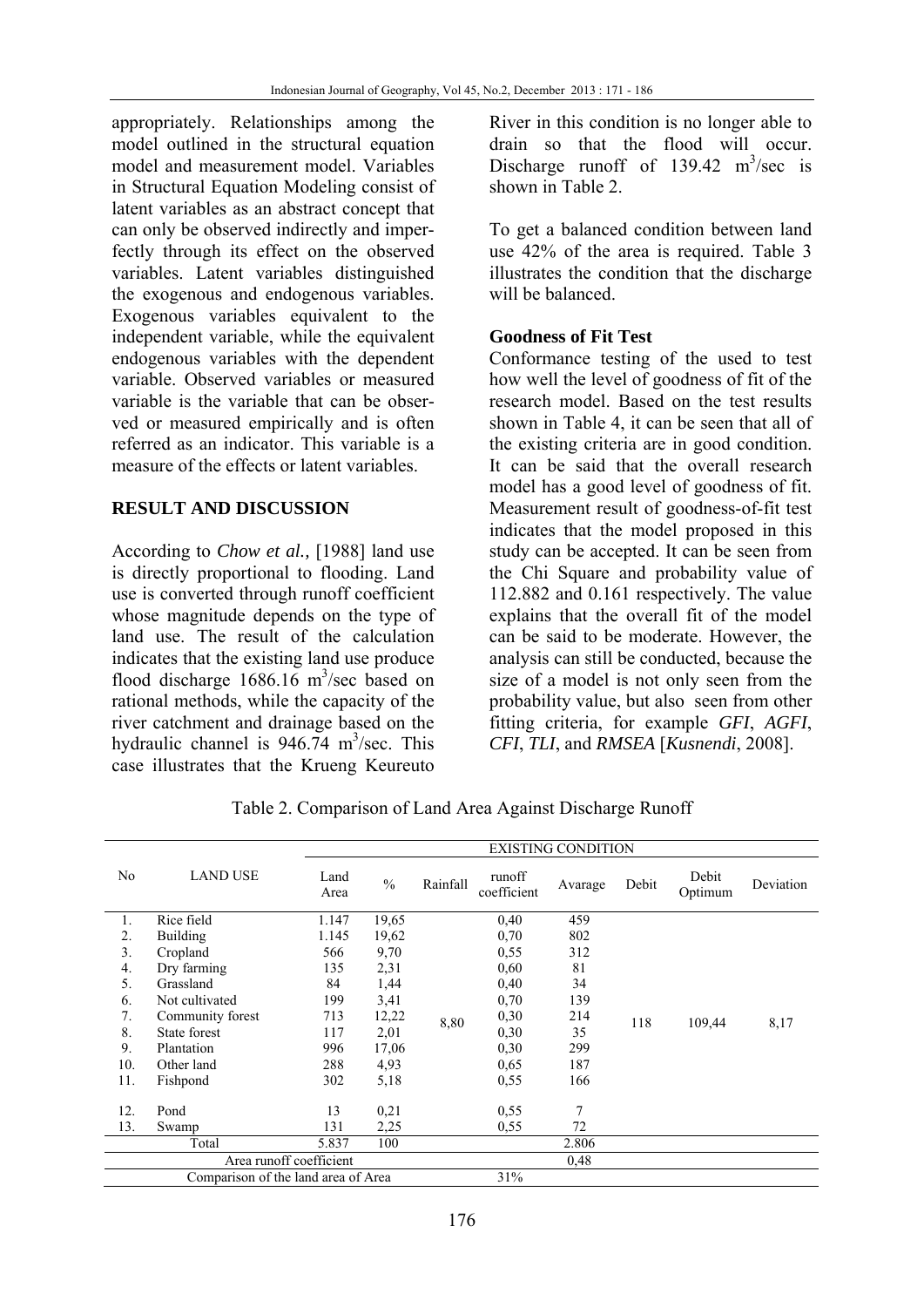|                |                                     | <b>BALLANCE CONDITION</b> |               |          |                       |         |       |                  |           |
|----------------|-------------------------------------|---------------------------|---------------|----------|-----------------------|---------|-------|------------------|-----------|
| N <sub>0</sub> | <b>LAND USE</b>                     | Land<br>Area              | $\frac{0}{0}$ | Rainfall | runoff<br>coefficient | Avarage | Debit | Debit<br>Optimum | Deviation |
| 1.             | Rice field                          | 1.147                     | 19,65         |          | 0,40                  | 459     |       |                  |           |
| 2.             | <b>Building</b>                     | 1.145                     | 19,62         |          | 0,70                  | 802     |       |                  |           |
| 3.             | Cropland                            | 566                       | 9,70          |          | 0,55                  | 312     |       |                  |           |
| 4.             | Dry farming                         | 135                       | 2,31          |          | 0.60                  | 81      |       |                  |           |
| 5.             | Grassland                           | 84                        | 1,44          |          | 0,40                  | 34      |       |                  |           |
| 6.             | Not cultivated                      |                           |               |          | 0.70                  |         |       |                  |           |
| 7.             | Community forest                    | 912                       | 15,63         | 8,80     | 0,30                  | 274     | 109   |                  | (0,76)    |
| 8.             | State forest                        | 405                       | 6.94          |          | 0,30                  | 122     |       | 109,44           |           |
| 9.             | Plantation                          | 1.127                     | 19,31         |          | 0,30                  | 338     |       |                  |           |
| 10.            | Other land                          |                           |               |          | 0.65                  |         |       |                  |           |
| 11.            | Fishpond                            | 302                       | 5,18          |          | 0,55                  | 166     |       |                  |           |
| 12.            | Pond                                | 13                        | 0,21          |          | 0,55                  | 7       |       |                  |           |
| 13.            | Swamp                               |                           |               |          | 0,55                  |         |       |                  |           |
|                | Total                               | 5.837                     | 100           |          |                       | 2.593   |       |                  |           |
|                |                                     | Area runoff coefficient   |               |          |                       | 0,44    |       |                  |           |
|                | Comparison of the land area of Area |                           |               |          | 42%                   |         |       |                  |           |

Table 3. Comparison of Land Area Ballance Condition

Normed Chi-square (*CMIN/DF*) used to measure the suitable indices for relative parsimony goodness-of-fit model. Moreover, the coefficients estimated amount is expected to reach the level of conformance. Value of *CMIN/DF* in this model is 1.140, indicates that the model fulfilled both the criteria. Goodness-of-Fit Index (*GFI*), which indicates the level of overall model, was calculated from predicted squared residuals compared to the actual data. Value close to 1 implies that tested model has good agreement. With the acceptance of the recommended level> 0.9, it can be concluded that the research model has a good level of compliance with GFI of 0.962.

Adjusted Goodness-of-Fit Index (*AGFI*) is the *GFI* that is adjusted by the ratio between the degree of freedom of the proposed model and the degree of freedom of the null models. *AGFI* value in our model is 0.948, indicates that the model is considered good. Tucker Lewis Index (*TLI*) is an index that compares the incremental conformance tested model with baseline model. *TLI* is a suitability index model that is less affected by sample size, with recommended value  $> 0.9$ . It can be concluded that the proposed model shows a good level of compliance with TLI value of 0.973. Comparative Fit Index

(*CFI*) is an index that compares the incremental model with null tested model. The scale of this index ranges from 0 to 1. A value close to 1 indicates that the model has a good level of fitness. This index is highly recommended to use since the index is relatively insensitive to sample size and less effectd by the complexity of the model. Regarding to the recommended resultof  $> 0.9$  the *CFI* of 0.978 indicates that the model had a good agreement. The Root Mean Square Error of Approximation (RMSEA) is an index used to compensate the value of Chi-Square in a larger sample. Acceptance of the recommended value is < 0.08, *RMSEA* of 0.020 in this model showed a good level of fitness. Thus it can be said that the overall research model has good goodness-of-fit, so it can be used as an accurate model.

Table 4. Good of Fit Test

| Criteria<br>Index Size | Reference   | Result  | Conclution |
|------------------------|-------------|---------|------------|
| Chi Square             | approach 0  | 112,882 | Marginal   |
| P-Value                | $\geq 0.05$ | 0,161   | Good       |
| CMIN/df                | $\leq 2,00$ | 1,140   | Good       |
| <b>RMSEA</b>           | $\leq 0.08$ | 0,020   | Good       |
| <b>GFI</b>             | $\geq 0.90$ | 0,962   | Good       |
| <b>AGFI</b>            | $\geq 0.90$ | 0,948   | Good       |
| <b>TLI</b>             | $\geq 0.90$ | 0,973   | Good       |
| <b>CFI</b>             | $\geq 0.90$ | 0,978   | Good       |
|                        |             |         |            |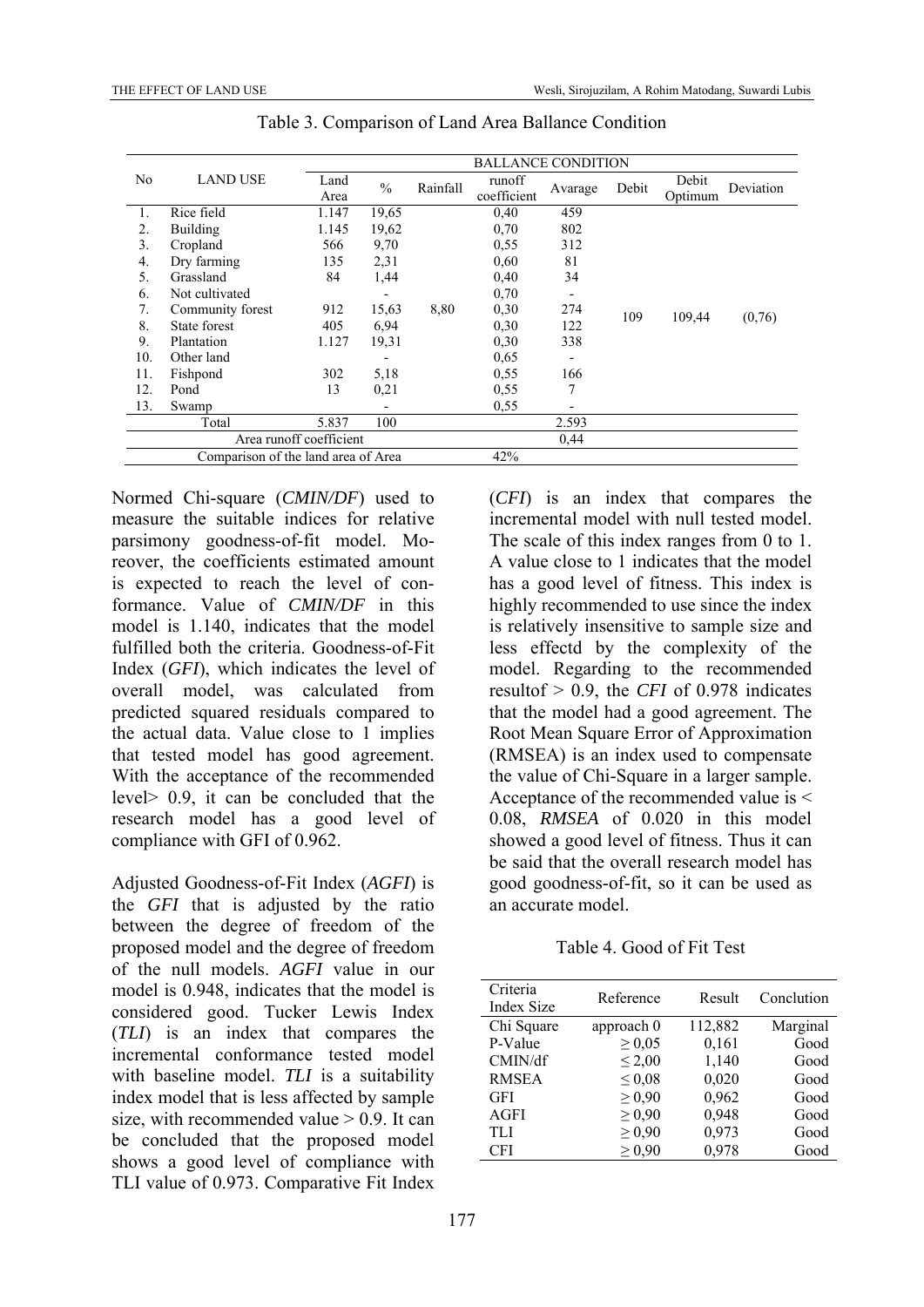|                 |      | Variable                       | Estimate | S.E.  | C.R   | P     |
|-----------------|------|--------------------------------|----------|-------|-------|-------|
| X11             | <--- | Land Use                       | 1,000    |       |       |       |
| X <sub>12</sub> | <--- | Land Use                       | 1,815    | 0,319 | 5,684 | ***   |
| X13             | <--- | Land Use                       | 1,249    | 0.251 | 4,971 | ***   |
| X14             | <--- | Land Use                       | 1,132    | 0,233 | 4,864 | ***   |
| Y11             | <--- | Flood                          | 1,000    |       |       |       |
| Y12             | <--- | Flood                          | 1,967    | 0,416 | 4,735 | ***   |
| Y13             | <--- | Flood                          | 1,213    | 0.283 | 4,282 | ***   |
| Y14             | <--- | Flood                          | 1,088    | 0,280 | 3,891 | ***   |
| X24             | <--- | <b>Community Participation</b> | 1,000    |       |       |       |
| X23             | <--- | <b>Community Participation</b> | 0,601    | 0,124 | 4,853 | ***   |
| X22             | <--- | <b>Community Participation</b> | 1,241    | 0,187 | 6,633 | $***$ |
| X21             | <--- | <b>Community Participation</b> | 0,478    | 0,102 | 4,701 | $***$ |
| Y24             | <--- | Flood Control                  | 1,000    |       |       |       |
| Y23             | <--- | Flood Control                  | 0,695    | 0,118 | 5,884 | ***   |
| Y22             | <--- | Flood Control                  | 1,041    | 0,140 | 7,409 | ***   |
| Y21             | <--- | Flood Control                  | 0,277    | 0,111 | 2,505 | 0.012 |

#### Table 5.Weights Regression on Factors

|               |      | Variable                       | Estimate | S.E   | C.R   |       |
|---------------|------|--------------------------------|----------|-------|-------|-------|
| Flood Control |      | <b>Community Participation</b> | 3.108    | 1.083 | 2.870 | 0.004 |
| Flood         | <--- | Land Use                       | $-0.259$ | 0.120 | 2.169 | 0.030 |
| Flood         | <--- | <b>Community Participation</b> | $-0.435$ | 0.216 | 2.011 | 0.044 |
| Flood         | <--- | Flood Control                  | $-0.782$ | 0.222 | 3.519 | ***   |

## **Convergent validity test**

Based on the measurement results of Table 5, the regression weights for all indicators critical ratio is greater than two times standard errors. That means all points in the research studies are applicable to each variable.

## **Causality test models**

Regression weights from causality test result or effect between variables can be analyzed and calculated through *AMOS* statistical program. In addition to the degree of freedom (df), the value of *t* or *cr* can also be known, based on the significance of *t* with probability value (p)  $= 0.05$ 

Further explanation of regression weights evaluation analysis can be described and explained as follows:

a. Community participation variables significantly affect flood control because of the significance is 0.004, less than the probability value of 0.05.

- b. Variables significantly affect land use variables with significance of 0,030, smaller than the 0.05 probability.
- c. Variables significantly affect participation because the significance of 0.044 is smaller than the 0.05 probability.
- d. Variables significantly affect flood control variables with significance of 0.00, smaller than smaller than the 0.05 probability.

## **Hypothesis Testing**

Hypothesis testing result of the negative effect of the land use to flooding is shown from the critical ratio value (cr). The value is 2.169, greater than *t* table of 1.96. The probability value (P) is 0.030, smaller than 0.05 probability, thus research hypothesis can be acceptable. Loading factors of land use to flooding is -0.259. Land requirement for housing in northern Aceh increased annually in accordance with the needs of the community. To meet the needs of the community, sometimes conversion of rice field to residential or shop/commercial purposes occurred. This change was also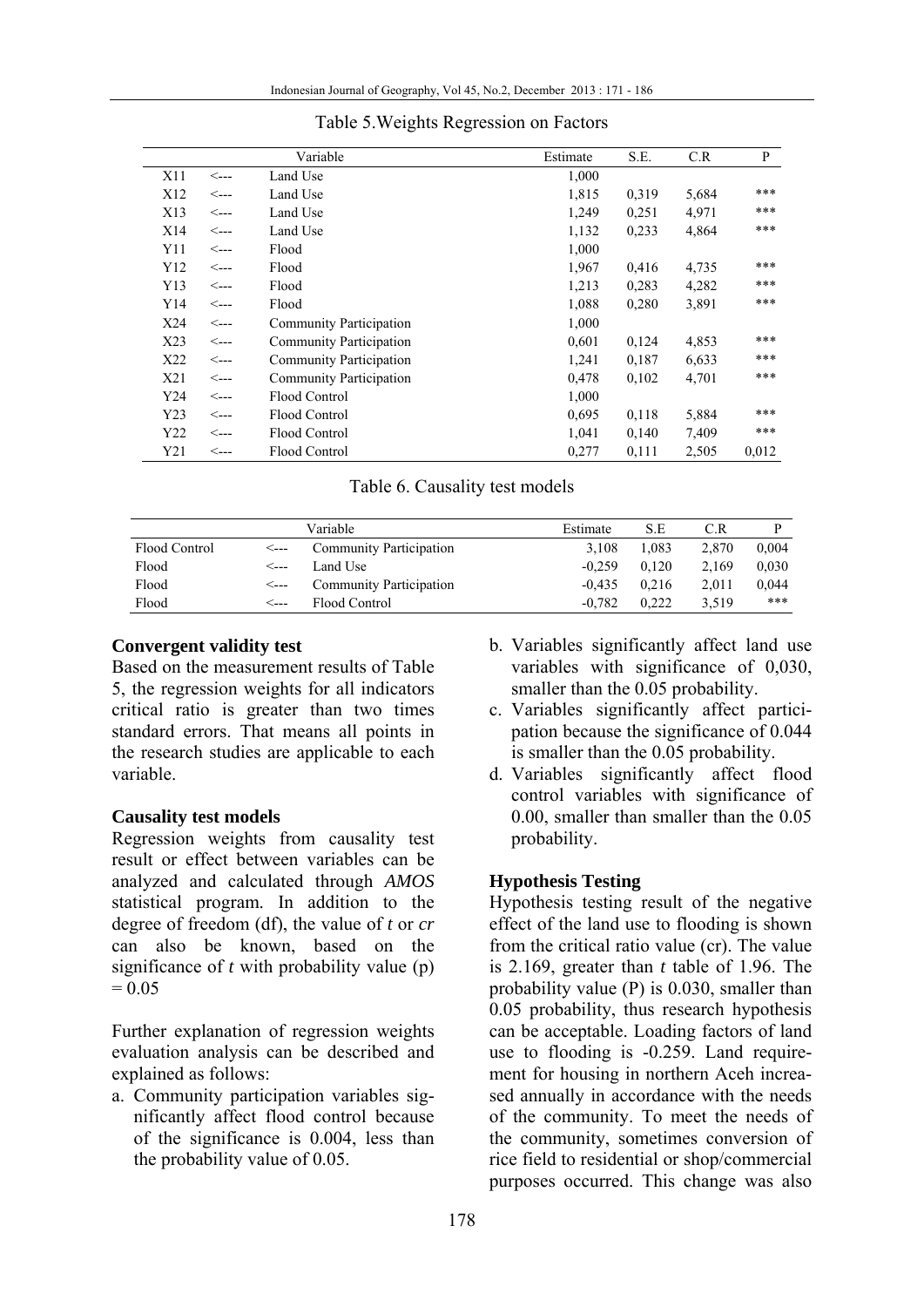made by the increasing to selling price of land, especially for agricultural area located on the roadside. The change of runoff coefficient and reducing water infiltration into the soil is one of the factors that causing flooding. Building permit (*IMB*) rules implementation related to the conversion from rice fields to houses or shops illustrates that 20% is not good, 53% is poor, 0% is quite good, 20% good and only 7% very good as shown in Figure 2. This information is in line with the results of the hypothesis testing that the conversion of rice fields into residential or shop/commercial is common in North Aceh.



Figure 2. Graph of Building Permit (*IMB*)

Forest land that is not reaching the optimal ratio in North Aceh occurred because of many illegal logging. Based on the results of the questionnaire, 19% is stated that many illegal logging occurred, 41% stated a lot of them are going on, 38% stated they were quite a lot going on and only 2% statetd that they were less. Incidence of illegal logging according to the respondents in North Aceh is shown in Figure 3.

The regulation of the district as of local regulations in theAceh province is called Qanun. It regulate in detail about the land use including planning permissions that are not disturbing the development. In line with the study by *He-Fei* [2006] in Shenzhen, China, there is a real relationship between the impact of changes in land use policies against the risk of flooding to some extent. It stated that changes in land use, particularly the use of urban land,

causing an increase in river flow which makes the risk of flooding increases. Other research by *Wesli* [2007], states that the flood is stronglyeffected by rainfall and land use regulation. In this study, land use variables have a direct effect of -0.323 to flooding and not have an indirect effect to the flood variables, therefore the total effects is -0.323. Ability of ground water buffer area (community forests, state forests and plantations) indicates that the ratio of the buffer in the existing condition is 31%. Thus it will generate  $118 \text{ m}^3/\text{sec}$ temporary discharge, while the river's capacity and drainage water flow is only 109.44 m<sup>3</sup>/sec. This shows that the capacity of the river is not able to drain flood which still going at  $8.17 \text{m}^3/\text{sec}$ . To obtain the equilibrium flow rate based on of rainfall at or near capacity and river draining the ratio of ground water buffer lands (private forests, state forests and plantations) it must have an area approximately 42% of the total area. Based on the above calculation, it can be stated that the ability of forest land as a water buffer, the ratio of land use, regulations governing land use, and indicator of illegal logging contribute in influencing the flood occurrence of 0.259, while the rest is affected by other variables

Hypothesis of community participation has a significant effect for flood was given by the critical ratio value (*cr*) 2.011. This is greater than *t* table value of 1.96. Moreover the probability (P) of 0.044 is smaller than 0.05 probability. It can be said the research hypothesis can be accepted. Loading factor participation to flooding is negative -0.435. It describes that the community participation can reduce flooding. Based on field observations, the opportunity of the community in to be involved in maintenancing the flood infrastructures in the North Aceh was not sufficiently given by the local government, it is seen from the respondents' answers that  $1\%$  is very involved, 1% were included, 29% is quite involved, 55% and 14% of the less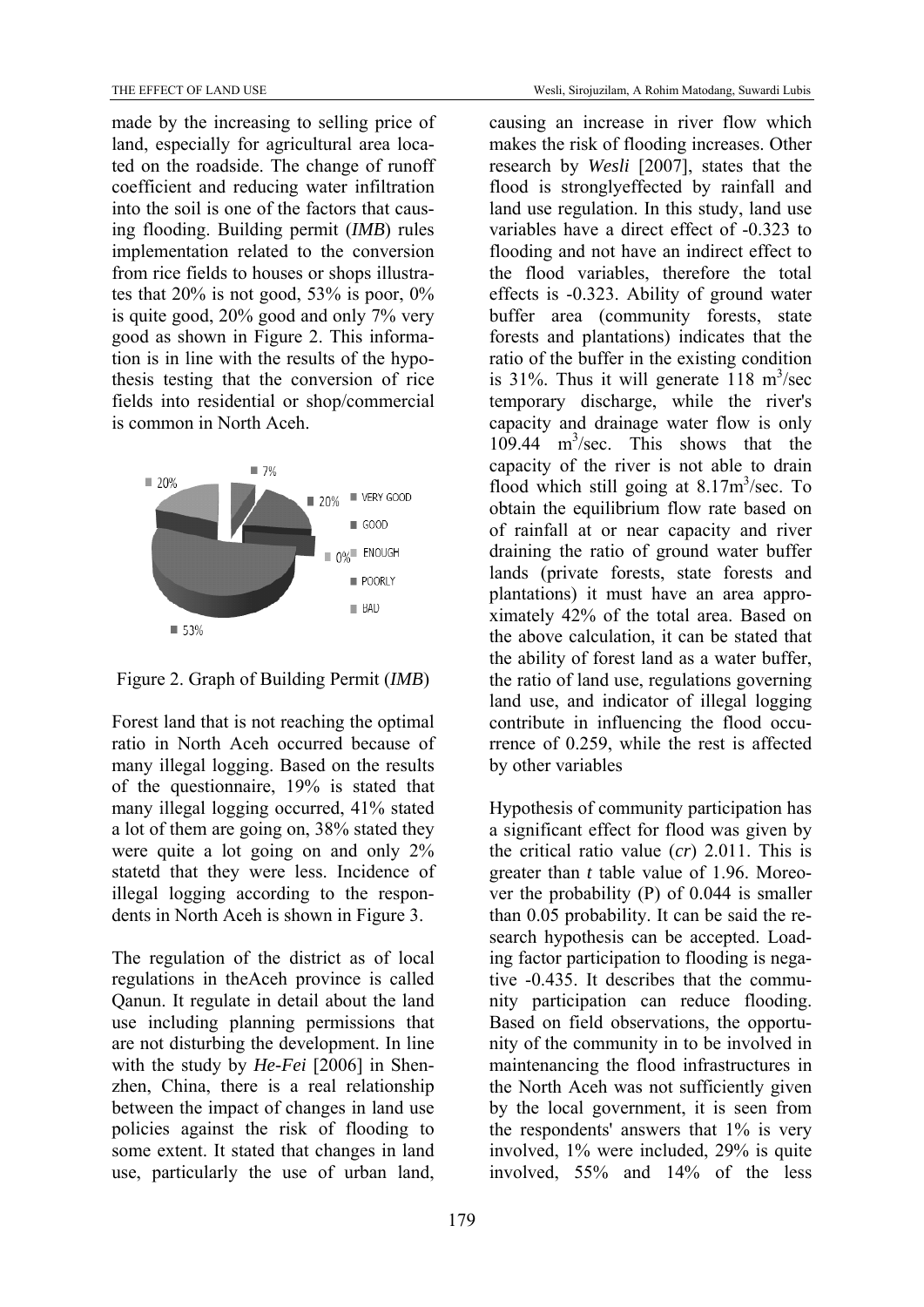involved were excluded. Community participation in maintaining flood infrastructures causing ignorance of the people, which assume that the task of keeping the flood infrastructures is government's duty. Community involvement in the maintenance of flood infrastructures in North Aceh based on respondent data is shown in Figure 4.



Figure 3. Illegal logging in North Aceh Based on respondents



Figure 4. Involvement of communities in flood infrastructure maintenance

Community participation is one of the factors lacked by stakeholders. The role of the government is still very dominant. Community participation in the pre-disaster phase is very small, especially in the process and policy implementation. The participation rate is only in the level of consultation. In some activities, there are still at the level of information in which the civil society still as objects. In this study, it stated that community participation has a direct effect of -0.416 and indirect effect of 2.322 to flooding, so the total effect is 1.906. Based on this condition, the community involvement to maintain flood infrastructure, such as by not throwing waste into the river or channel, cleaning channels, community involvement in flood management planning, community involvement in overseeing the implementation on such infrastructure development contributes to 0.435, while the rest is affected by other variables.

Hypothesis that land use and community participation has a significant effect on the flooding was given by the critical ratio value (*cr*) 2.103, greater than the *t* table value of 1.9. P value of 0.036 is less than 0.05 so it can be said that the hypothesis is acceptable. Loading factors of land use variables with the participation is 0.020. Flood prevention in North Aceh is still oriented in infrastructure by building dikes and improve the condition of the river or drainage channel. However, it can not be done completely because of the limitations of the local government budget. Therefore the efforts should be coupled with nonstructural effort to involve the community. Various studies on the role of the community, as expressed by *Murdiono Benni* [2008], give conclusion that structural flood control are only short term solutions. Structural efforts should be coupled with efforts that are non-structural, long-term, such as watershed management, public education about flood, rescue planning from floods and so on. The study of land use to flood risk by *Wheatera Howard et. al.,* [2009], lead to the conclusion that a long-term approach to flood management through land use in the *UK* is focused on how to use the land in a balanced manner, both against economic, environmental and social needs. Therefore it is conducted in order not to create the legacy of flood risk. How does the government manage the balance between state and market forces in decisions about land use, including the structural flood management are likely to require high cost. From a variety of the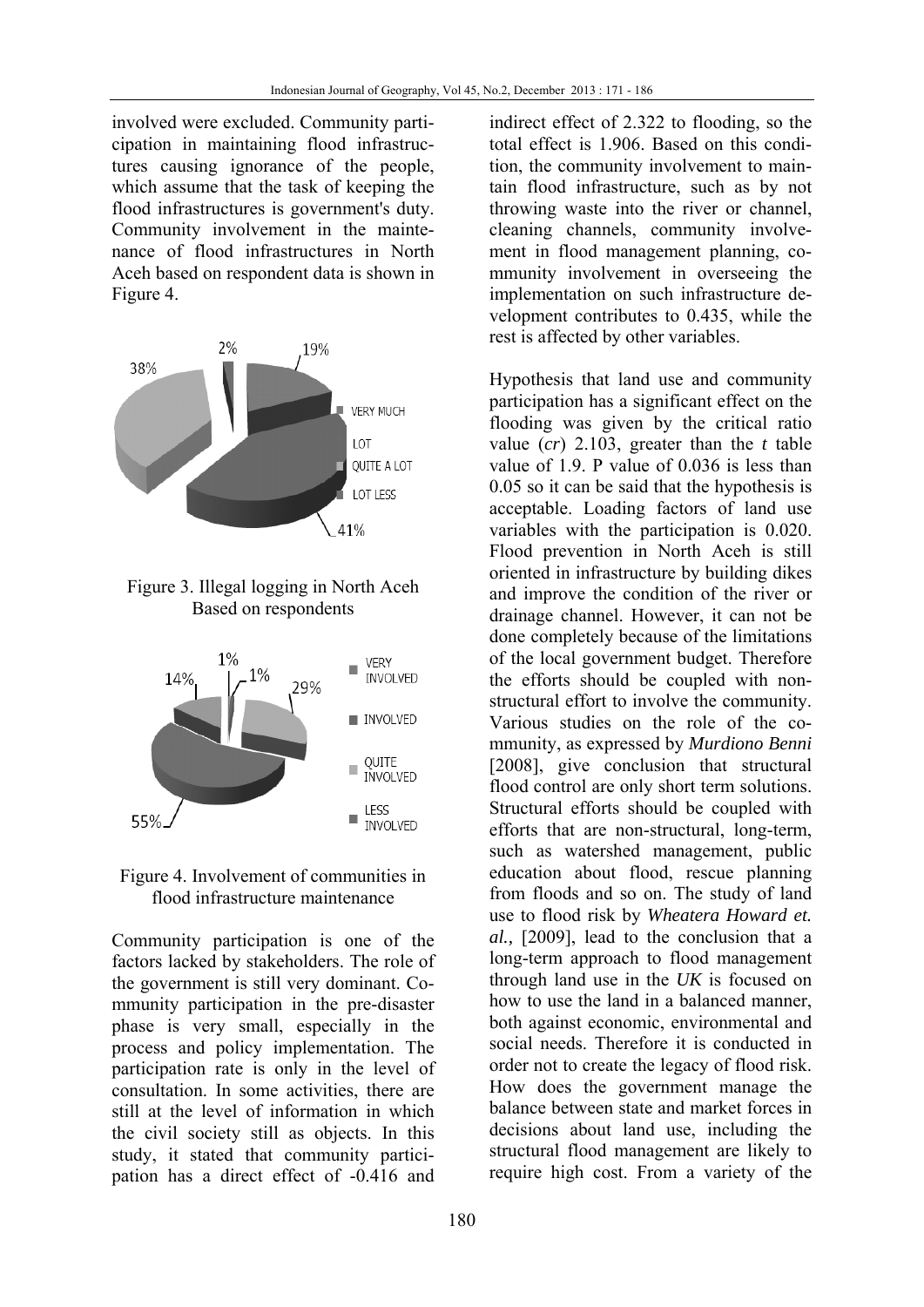above description it can be stated that the ability of forest land as a water buffer, the ratio of land use, regulations governing land use, and the occurrence of illegal together with community involvement in maintaining the flood infrastructures. Community involvement by not throwing waste into the river or canal, community involvement in implementing river cleaning, community involvement in planning or anticipation of flood mitigation, and public involvement in the implementation of development such as overseeing the construction of flood indrastructure contribute to influencing the flood occurrence of floods by 0.020, while the remaining are affected by other variables.

Hypothesis that participation affect flood control is significant and gives positive effect was given by critical ratio (*cr*) 2.870 which is greater than *t* table value 1.96 and a P value 0.004 or less 0.05. It can be said that hypothesis acceptable. Loading factor participation to flood control is 3.108, so it can be interpreted that any addition or increase in the value of the participation variable of one unit will increase the value of flood control variable from 3.108. Community involvement in maintaining flood infrastructure need to be given sufficient space, especially in the flood control program, such as floodplain management as well as in preventing floods by using communal work (*gotong royong*), keeping the environment and so forth. Besides, people also need to be involved in the planning and implementation of development related to flood control. In this study, the community participation variables have a direct effect 1.640 and did not have an indirect effect on flood control variable, so the total effect is 1.640. Community involvement in maintaining the flood infrastructure by not throwing waste into the river or canal, the involvement of the community in providing assistance to perform mutual cooperation, community involvement in the planning or anticipation of flood mitigation, public involvement in the implementation of development such as overseeing the infrastucture development will affect flood control.

Hypothesis that community participation and flood control for flood affected community participation variables were analyzed based on the variable with the critical ratio value (cr) is 2.870, greater than the t table value 1.96 and P value 0.004 is significantly smaller 0.05. The result of the effect flood control variable to flood variable the critical ratio value (cr) is 3.519, greater than 1.96. P value of 0.00 is significantly smaller 0.05, so the hypothesis is significant. The effect can be seen through the loading factor of each where community participation for flood control has loading factor 2.108 and flood control variable to flooding variable -0.782 so that it can be stated that the variables directly affect community participation 1.640 for flood control variable while the effect 1.416 to flooding and both amounted to 3.065. Of several studies conducted illustrates that there is effect between community participation in flood, society basically have a great desire to participate in community-based activities such as disaster preparedness floods when given the opportunity to get involved in it [*Motoyoshi*, 2006]. On research *Masahiko et al.,* [2010] in Switzerland, research on community participation in flood control is integrated with research methods using the Integrated Water Resources Management (*IWRM*) and Integrated Flood Management (*IFM*). The results state that community participation is fundamental and essential for each phase of the flood management preparedness, response and recovery. It can maximize community participation through the development of related activities in the basin as a whole. Results of this study can be stated that community participation variables directly affect flood control 3.065. It can be stated that the involvement of the community in keeping with the flood infrastructure not throw waste into rivers or channels, community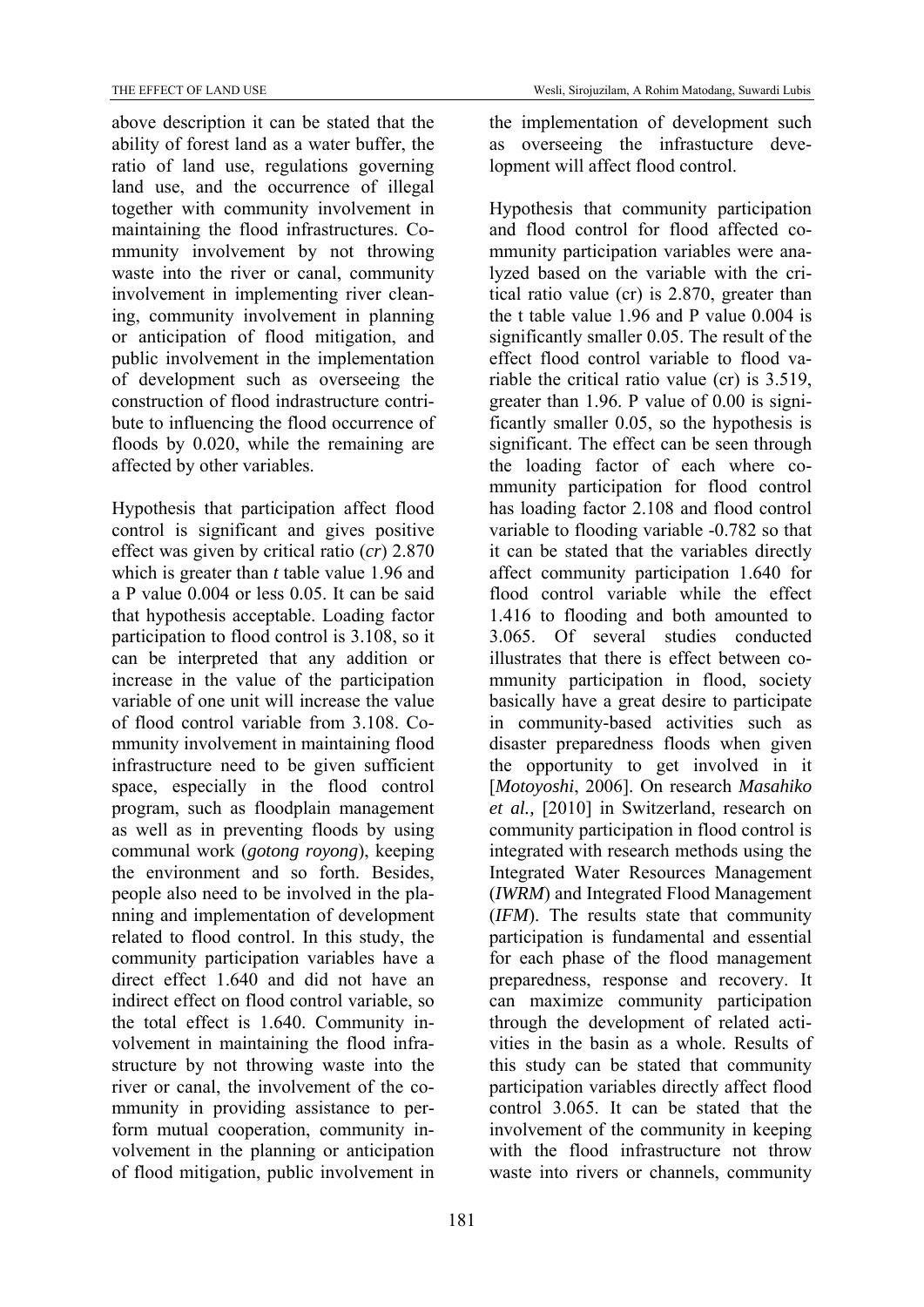involvement in providing assistance through mutual aid duct cleaning, community involvement in planning or anticipation of flood mitigation, public involvement in the implementation of development such as overseeing the construction of flood infrastructure along with variable water level, duration of inundation, widespread inundation and loss contribute to affect flood control at 3.065, while the rest is affected by other variables.

Hypothesis that flood control and flood has a significant positive effect was given by critical ratio value (*cr*) of 3.519, greater than  $t$  table of 1.96. The Probability  $(P)$  is 0.000, smaller than 0.05, so the hypothesis can be accepted. Loading factor flood for flood control is -0.782. Based on the research by *Tsinda et al.,* [2010] in the city of Kigali (Rwanda), the result indicates that the city of Kigali is effectd by multiple disasters that caused some damage. From Kigali case, it is implied that the ongoing disaster mitigation is hindered by a separate policy and disfunction among stakeholders involved in disaster management. The government must make practical policy regarding to flood control as in land-use planning, thus it can prevent the encroachment of the land vulnerable to flooding. This can not be done if people are not empowered with knowledge related to flood, because the community participation in the planning stage by positioning the community as beneficiaries is sometimes limited. In the context of Kigali, interests of grassroots communities should be given a key role in the planning and implementation together with public institutions. From the results of a study by *Motoyoshi* [2006], research on the issue of community participation in flood risk management methods using questionnaires and *SEM* analysis (structural equaition model) indicates that the flood control is not related to the community participation and society. Society is basically has a greater desire to participate in communitybased activities such as disaster preparedness when they given space to get involved in it. In this study, flood control variables have a direct effect to flood variable of 1.416 and did not have an indirect effect for flood variable. Thus it has a total effect -1.416. Based on the description, it is stated that the importance of an integrated flood control by involving all stakeholders in anticipation of flooding either on pre-disaster, disaster and post-disaster conditions must conducted through flood plains management (flood management).

# **Novelty**

Research and study of flooding has been done by many researchers, but mostly oriented towards technical studies based on empirical data using manifest variables such as rainfall, river cross section (channel), land use and other technical variables. Research related to community participation as one of the flood variables in this study illustrate that there is a relationship and effect of each variable to flooding. A finding of the novelty in this study is the model used, that combine two independent variables as land use variables and community participation variable for flood control. All of the variables together were analyzed related to flooding as dependent variable. In addition, this study is the first study in North Aceh and Aceh Province which intended to answer the effects of the non-structural efforts in flood control. The model used in this study as shown in Figure 5.

Previous studies tend to focus on technical study that uses one independent variable and one dependent variable, such as study related to the effects of land use change on flood discharge in Banjaran catcment area. The conclusion indicates that changes in land use is the most influential to flood discharge, mainly by wetland changes, settlement, and followed by dry land [*Suroso et al.,* 2006] as shown in Figure 6.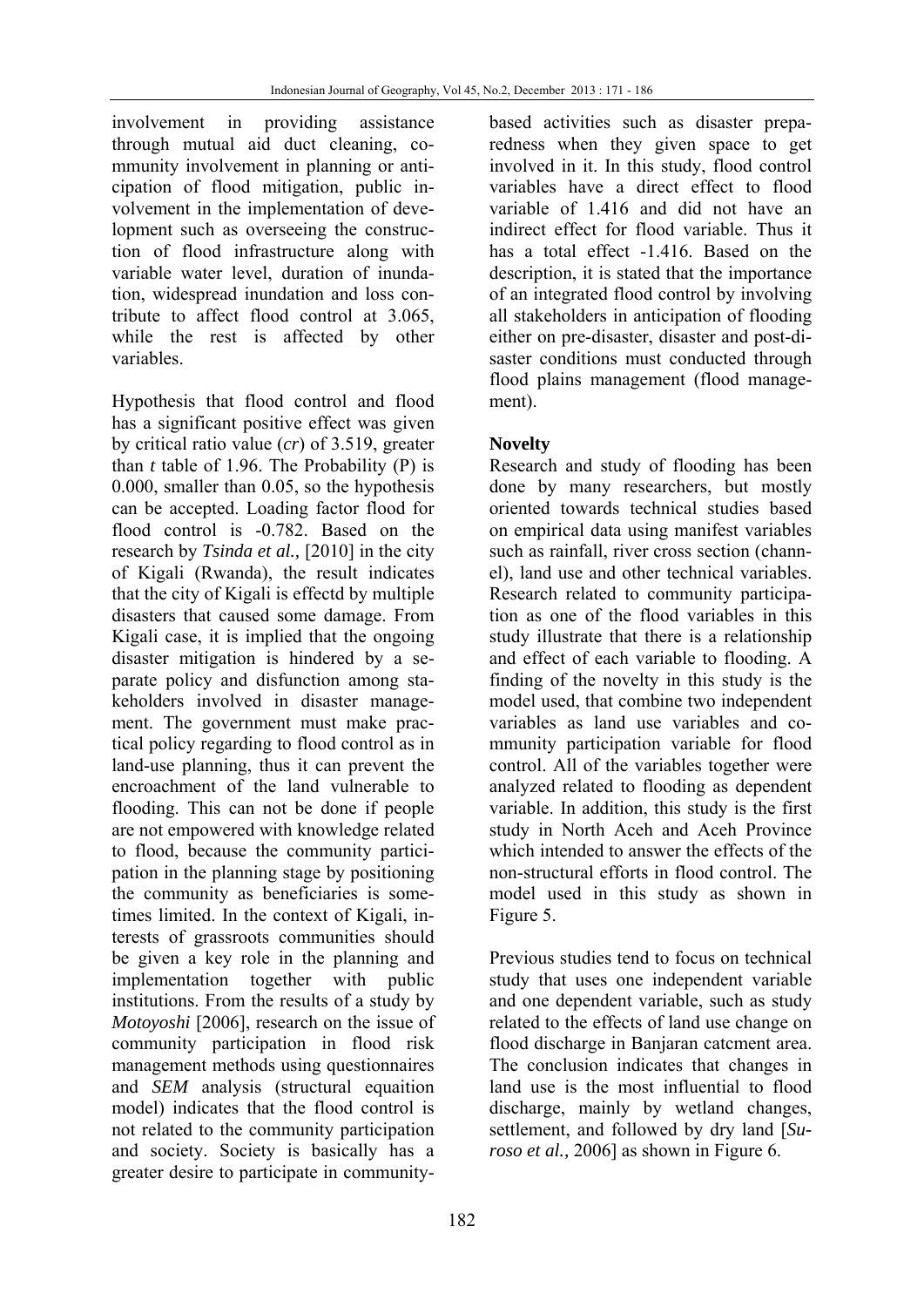

Figure 5. Model in this study [*Wesli*, 2013]



Figure 6. Research Model by *Suroso et al.,* [2006]

In the above model, land-use variable is independent variable and flood discharge variable is the dependent variable. Other studies related to the conclusion is that the change of land use from wetlands to residential and industrial area in Kaligarang cactment area causing increasing discharge and sedimentation, flooding, lower crop area and agricultural production in the lower reaches of the cactment area [*Kurnia et al.*, 2006]. The land use change variables as independent variables and the flood discharge as the dependent variable to the model as shown in Figure 7.



Figure 7. Research Model by *Kurnia et. al.*  [2006]

Other studies of community participation to flooding in the Semarang Lama city related to the conclusion is that the presence of community participation in the financing of operations and maintenance activities at the implementation of the flood control program can be resolved if the implementation can give maximum benefit and impact on economic growth, which is not only in the region but around the area of the Semarang city [*Yudho*, 2002]. Research using one dependent variable and one independent variable in which community participation as an independent variable is a latent variable. It is measured by manifest variables, namely participation in maintenance, dues and participation in giving force participation. Flood control as the dependent variable is a latent variable that is measured by manifest variables including flooding duration and frequency of floods. Difference of this study is related to the number of independent variables used, which is only one variable as the participation variable alone. The research model is shown in Figure 8



Figure 8. Research Model by *Yudho et. al.*  [2002]

Another novelty in this research is the use of latent variables that can not be measured directly but through a dimension of indicator variable [*Kusnendi*, 2008]. In this study, land use variables become independent variables as latent variable that is measured with manifesting variable,  $x_{11}$ ,  $x_{12}$ ,  $x_{13}$  and  $x_{14}$  and community participation variable taken as latent variable, measured by manifesting variables  $x_{21}$ ,  $x_{22}$ ,  $x_{23}$  and  $x_{24}$ . Floods and flood control as the dependent variavel is a latent variable that is measured by manifesting variable  $v_{11}$ ,  $y_{12}$ ,  $y_{13}$  and  $y_{14}$  for flooding, and  $y_{21}$ ,  $y_{22}$ ,  $y_{23}$  and  $y_{24}$  for flood control. Previous empirical studies using only manifest variables declared in the type of land use and land area which then converted into numerical drainage coefficients. Theoretically, it is stated that the function of the magnitude of the flood discharge is directly proportional to changes of land use, rainfall intensity and the river drainage area. Thus, the results of this study are relatively comprehensive, in which the next research can be developed in an effort to cope with floods in Aceh Province. Other novelty that can be used practically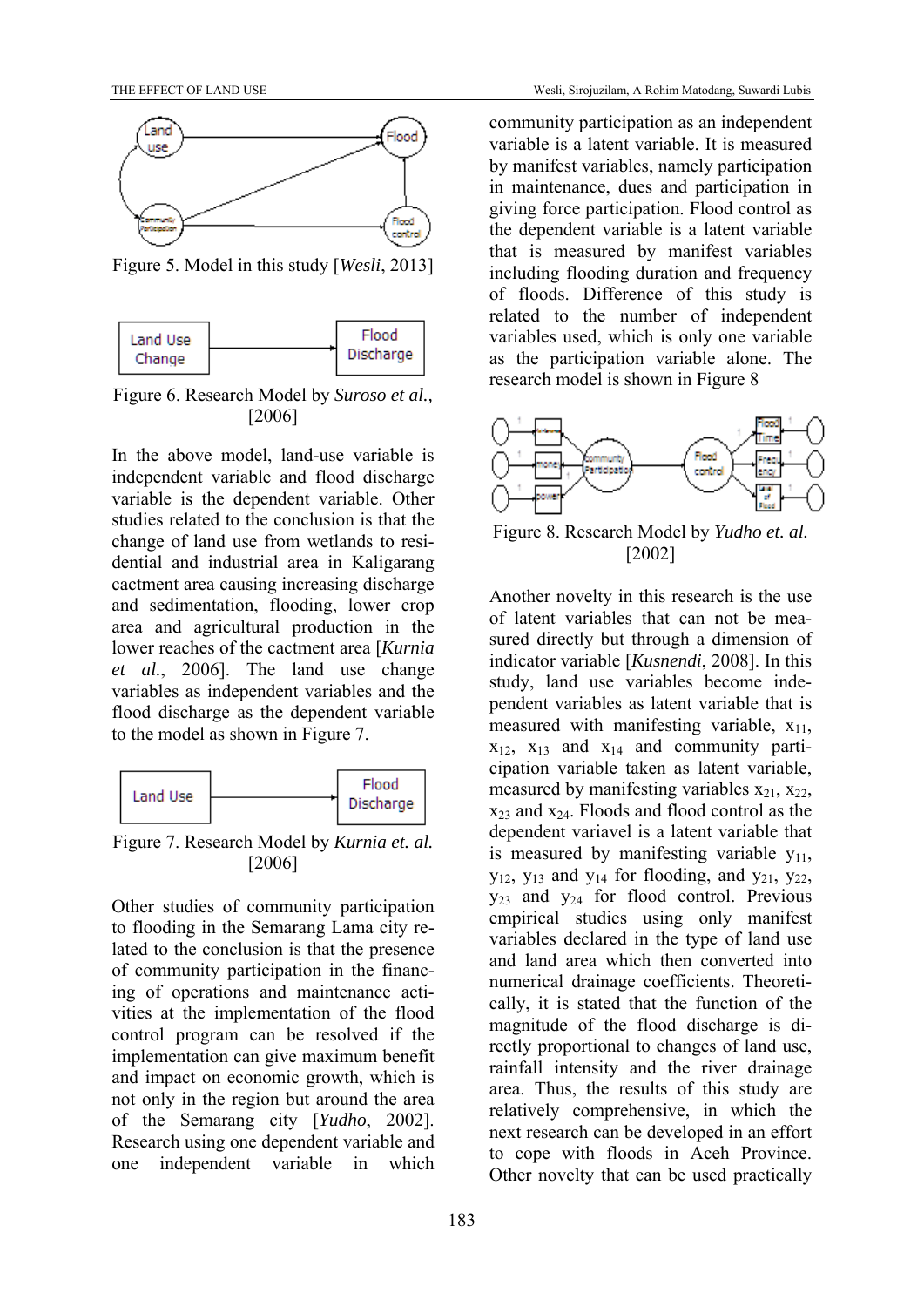regarding flood prevention models in North Aceh district is that it can later be replicated in other areas, as well in the Aceh Province or in Indonesia, or even in other areas where flood control efforts are required in a comprehensive manner through structural and non-structural approach.

## **CONCLUSION**

Government of the district should make local regulation (*Qanun*) which regulates the land use and its derivatives as well as the rules governing the use of land, including rules on land use change and water buffer, planting efforts through community forestry program in order to expand the area of forest, and close monitoring of the illegal logging through firmly law enforcement. In the preparation, it should pay attention to forest area as a water buffer system which is important as an effort to reduce runoff. By maintaining sufficient forest area, it does not necessarily eliminate flooding, but at least it can reduce the water that becomes runoff

To reduce flood through non-structural approach, community participation both in maintaining the function of flood infrastructure, involved in the planning, and implementation of development in the field flooded is indispensable. To maximize the efforts of non-structural approach, North Aceh District Government must proactively engage the community, especially by considering the communities as subjects and not as objects in flood infrastructure maintenance, flood mitigation planning, implementation of infrastructure, and promotion of the integrated management. Those actions are important in facing floods, so that they feel owning the infrastructure and wants to maintain it. Non-structural effort by the communities is including setting up disaster aware community by forming groups in every village and conduct training simulations in disaster preparedness. Given the regular floods every year, local authority is

expected to build an early warning infrastructure which is important to reduce the impact of flood, especially casualty losses, evacuation of the casualties, and material losses.

Flood prevention programs through nonstructural activities involving the community and regulate the land use to reduce flooding. Government of the district should prepare 'Qanun' regulation governing the use of land and to prevent the occurrence of illegal logging. This is supported with the involvement of the community together to supervise and facilitate in maintaining the infrastructure. This is possibly conductd by not throwing waste into the river or channels, community involvement in providing assistance such as cleaning rivers and channels. Besides, people should be given a space to engage in planning or mitigation of floods and public involvement in the implementation of development such as overseeing flood infrastructure construction. To prevent flooding, the government should make land use regulations, which covering prevention of land conversion, especially water buffer areas such as forests, gardens, fields and other.

In addition to the structural measures, the district government should make nonstructural efforts through community programs that are more extensive, involving civil society organizations (*NGOs*), and universities. Involvement in flood control efforts must cover the pre-flood conditions, floods, and the aftermath. The combinations of structural and non-structural efforts have been started due to its efficiency.

Local government should immediately prepare integrated flood management. The overall effort should be an integral part or should be integrated with the management of water resources in the river basin system (integrated water resources management/*IWRM*). River basin management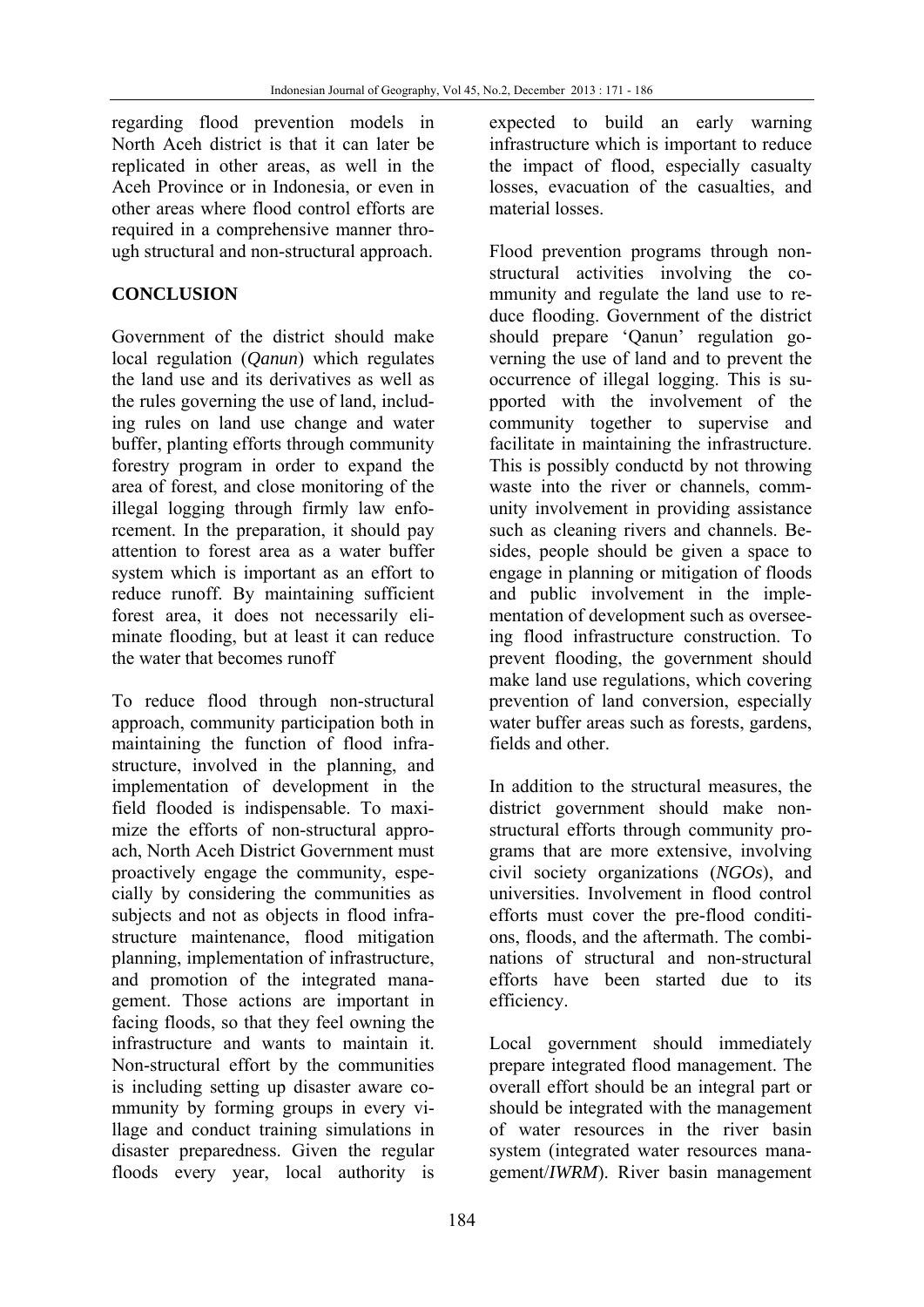involves stakeholders including community involvement, both individually and institutionally.

Local government should immediately develop effective floodplain management and applicable strategy, and routine maintenance to flood infrastructures. Management by strengthening inter sectoral co-

## **REFERENCES**

- Regional Disaster Management Agency Nort Aceh (2011), *Disaster Reports Nort Aceh District*, BPBD, Aceh Utara.
- National Disaster Management Agency (2010), *National Disaster Management Plan 2010-2014*, BNPB, Jakarta.
- Regional Planning Board (2011), *North Aceh in Figures*, The Government of Aceh Utara, Aceh Utara.
- Chow, V.T., Maidment, D.R, and Mays, L. W. (1988)**,** *Applied Hydrology*, Mc Graw Hill Book Company, New York.
- He-Fei (2006), Effect of Land Policy Change on Flood Risk in Shenzhen Special Economic Region, *College of Resources Science and Technology*, Beijing Normal University.
- Kodoatie, R. J. (2002), *Applied Hydraulics, Flow in Open Channels and Pipes*, Andi, Yogyakarta.
- Kurnia U. *et al.,* (2006), *Influence of Land Use Change on Discharge and Flooding in the Downstream Catchment Area Kaligarang*, Pusat Penelitian dan Pengembangan Tanah dan Agroklimat, Bogor.
- Kusnendi, M.S. (2008), *Structural Equation Models the Multigroup Model*

ordination in accordance with their respective is also required. Badan Penanggulangan Bencana Daerah (*BPBD*) should be pointed as proactive coordinator partnering with various parties. Besides *BPBD* must keep records and evaluate any disasters, including losses due to disasters in order to become a powerful database to resolve problems in the future disasters.

> *Samples with Lisrel*, Alfabeta, Bandung.

- Motoyoshi T. (2006), *Public Perception of Flood Risk and Community-based Disaster Preparedness*, Journal Terrapub and Nied.
- Murase, M., Tyagi-Avinash, C., Saalmueller J., and Nagata, T. (2010), *Organizing Community Participation for Integrated Flood Management, Associated Programme on Flood Management, Climate and Water Department*, World Meteorological Organization, Geneva.
- Murdiono, B. (2007), *Public Participation in Management Planning Resource Damage Water Resources,* Semarang, Universitas Diponegoro, Program Pascasarjana Teknik Sipil.
- Sirojuzilam and Mahali, K. (2010). *Regional: Development, Planning and Economic*, USU Press, Medan.
- Suroso dan Susanto, H. A. (2006), Effects of Changes in Land Use to Discharge Banjaran Watershed Flood, *Jurnal Teknik Sipil,* 3(2): 75 – 80.
- Aime, T., and Alexis, G. (2010), Sustainable Hazards Mitigation in Kigali City (Rwanda), *Procedings ISOCARP Congress*. 10/2010:1-11.